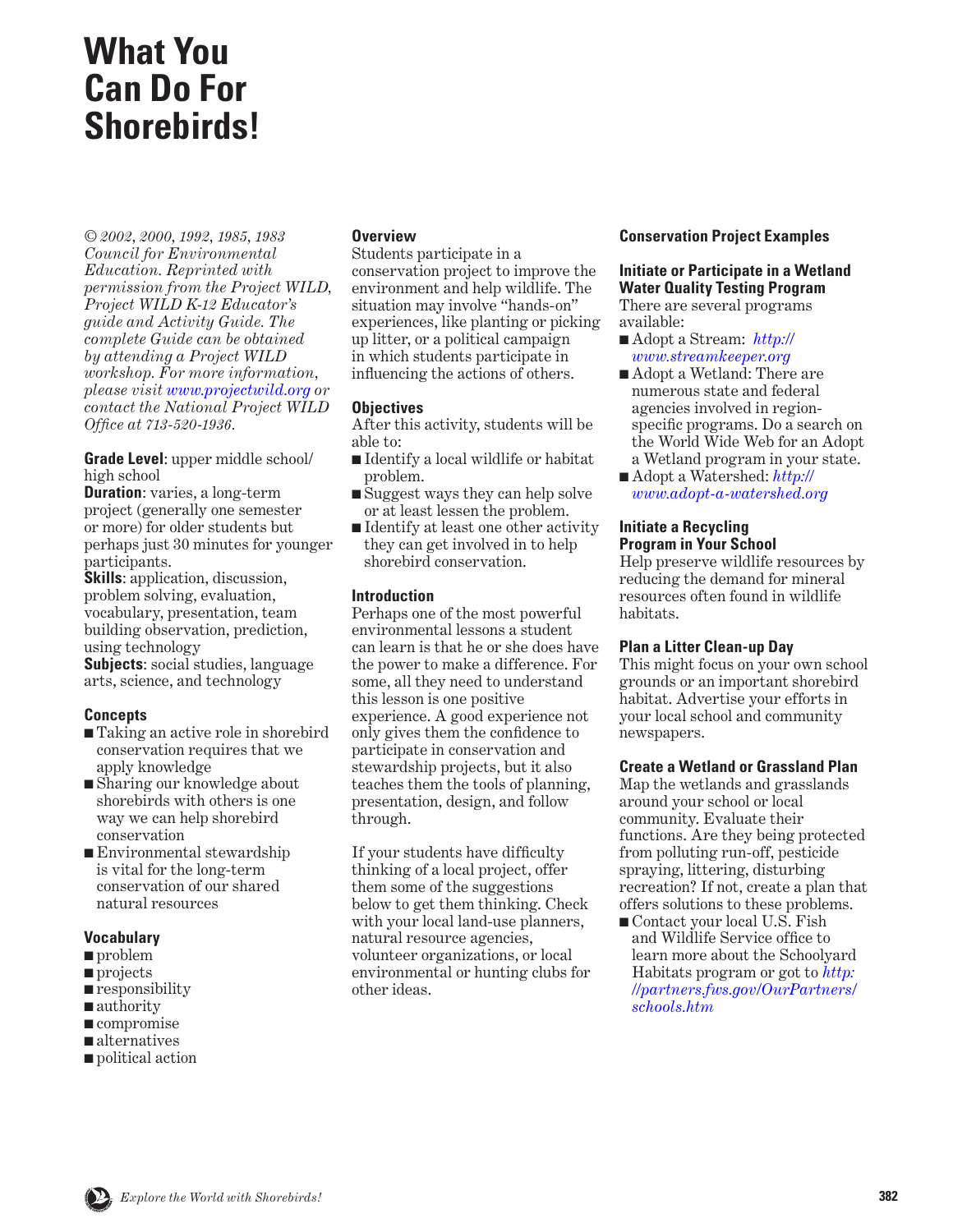#### **Propose a Wildlife Enhancement Project**

If there are no wetland or grassland habitats around your school or in your community, can you find areas where they might be created? Is there a stream or beach that needs improvement? Propose your suggestion for a wildlife enhancement project to the appropriate government agency. Grants may be available from local civic groups, government organizations, or sport-fishing organizations to help you. To get more positive publicity and support, develop your project around a theme such as Arbor Day, Earth Day, or International Migratory Bird Day.

## **Develop an Information Program**

Educate others in your community about the danger litter is to local wildlife and shorebirds. Address local wetland problems. Bring attention to threats to the shorebirds of your area. Whatever the conservation topic, make sure you let people know what they can do to help. Create informational posters, flyers, displays and newspaper articles.

#### **Develop a Wildlife Calendar**

Focus on a local wetland or grassland, wildlife observation spot, or park. Interview people in the community; or make your own observations to determine when, and which, species of migratory birds migrate through, feed, nest, and roost in the area. Present this information in a wildlife calendar and post it at the site.

## **Materials**

■ This will vary with the project your class selects

# **Procedure**

1. Have the class brainstorm a list of activities on the school grounds or in the community that may be negatively impacting wildlife or, more specifically, shorebirds. Some possible answers are: litter, spraying pesticides that kill the "pest" but perhaps affect other plants and animals too, and removing food and cover plants.

 Note: It may also be appropriate to consider helping with habitat-improvement projects identified by the local community or participating in ongoing conservation projects.

2. Select one of the problems to work on--something the students think they could realistically handle and do something constructive about in the time they have available. If they have difficulty coming to a consensus, allow them an opportunity to speak in support of their choices. If necessary, have the class vote and select the project with the most support.

 Note: Assist students in selecting a project that is realistic, constructive, and possible. If not, the students may experience an activity that contributes to their thinking that they "cannot do." Encourage community involvement to help tackle a potentially large project, and give students an opportunity to learn from others and about other points of view. If adults take part, make sure that students are still allowed to take leadership roles and "own" their plans and actions. Through proper evaluation, students can learn from failures, as well as from successes.

- 3. Once the problem has been selected, ask the students to work alone or in small groups to generate ideas for possible solutions to the problem and ways to implement the project. Each individual or small group should come up with a plan, including written descriptions and sketches (perhaps in the form of a "flow chart" with arrows indicating the order of procedure) illustrating how to accomplish the project, step-bystep.
- 4. Have the groups present their plans to the rest of the students. Students may ask questions of the groups. Once all the plans have been presented, ask the students to select the plan that seems the most (a) constructive, (b) realistic, (c) helpful to wildlife and (d) likely to make a lasting contribution.
- 5. Have the students select one or more alternate plans in case their first choice is not acceptable to school or community leaders. Check that the selections are well thought out, include time lines, and are complete.
- 6. Once a plan and backup alternatives have been selected, have the students select a delegation to present their proposal to the school principal or the appropriate authority. Remember to include anyone who would be physically or officially involved (maintenance people, ground keepers, school board, etc.). Plan a "dry run" in front of a test audience and respond to any audience questions that might come up. Make adjustments in the presentations as needed.